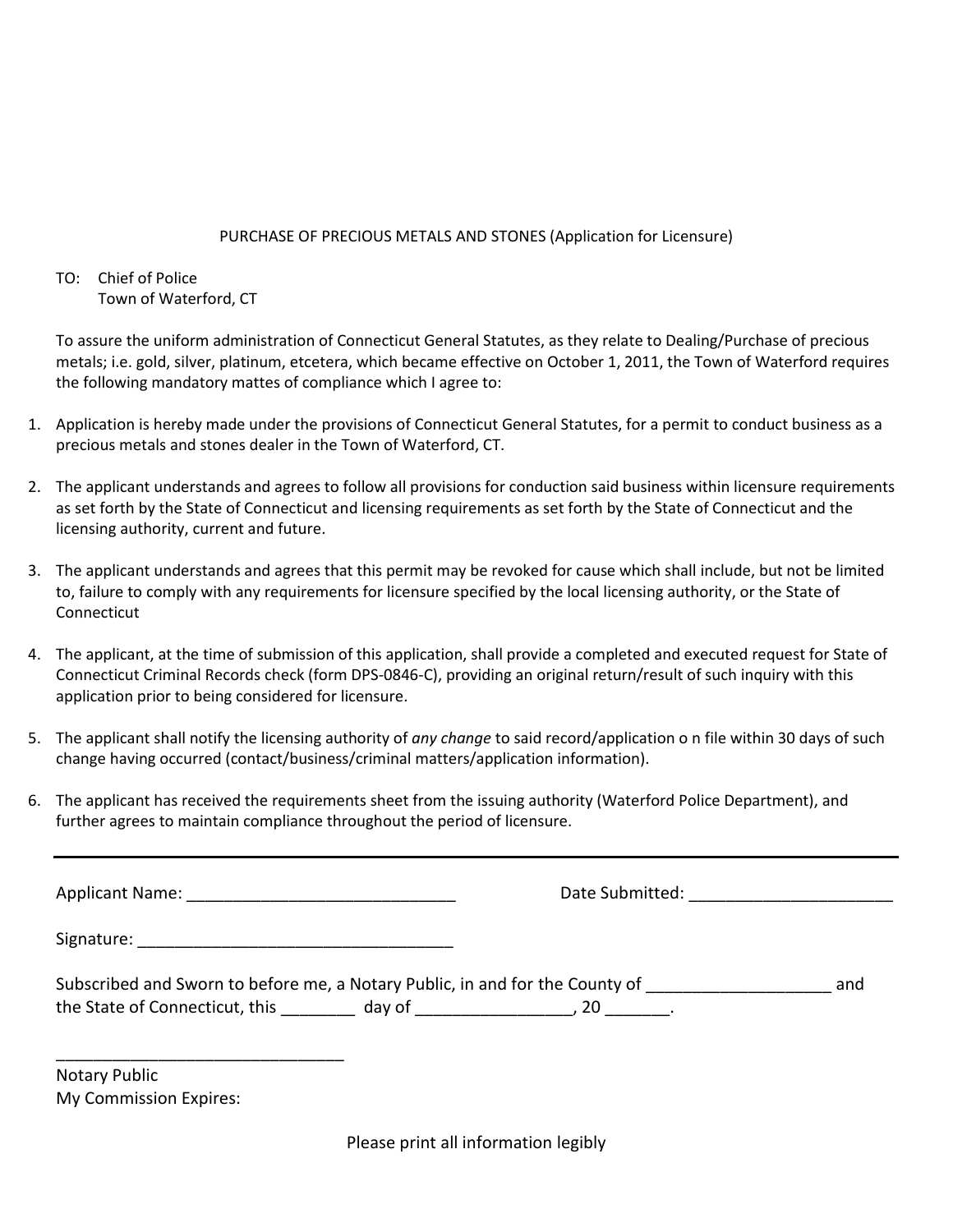## APPLICATION

| Type of Business:                            | Pawnbroker                                                                                           | Precious Metals/Stones | <b>Secondhand Dealer</b>                                                         |  |
|----------------------------------------------|------------------------------------------------------------------------------------------------------|------------------------|----------------------------------------------------------------------------------|--|
|                                              |                                                                                                      |                        |                                                                                  |  |
|                                              |                                                                                                      |                        |                                                                                  |  |
|                                              |                                                                                                      |                        |                                                                                  |  |
|                                              |                                                                                                      |                        |                                                                                  |  |
|                                              |                                                                                                      |                        |                                                                                  |  |
|                                              |                                                                                                      |                        |                                                                                  |  |
|                                              |                                                                                                      |                        |                                                                                  |  |
|                                              |                                                                                                      | <b>APPLICANT</b>       |                                                                                  |  |
|                                              |                                                                                                      |                        |                                                                                  |  |
|                                              |                                                                                                      |                        |                                                                                  |  |
|                                              |                                                                                                      |                        |                                                                                  |  |
|                                              |                                                                                                      |                        |                                                                                  |  |
| <b>Criminal Convictions: Yes</b>             | $\sqrt{2}$<br>No                                                                                     |                        | ,我们也不能在这里的时候,我们也不能在这里的时候,我们也不能会在这里,我们也不能会不能会不能会不能会不能会不能会。""我们,我们也不能会不能会不能会不能会不能会 |  |
| Date/Place of Conviction:                    |                                                                                                      |                        |                                                                                  |  |
|                                              |                                                                                                      |                        |                                                                                  |  |
|                                              | Do not write on or below this line. Licensing authority use only.                                    |                        |                                                                                  |  |
|                                              |                                                                                                      |                        | Compliance Requirements Met: Y / N                                               |  |
| Approval/Denial of Application: ____________ | <b>Signature of Licensing Authority</b>                                                              |                        |                                                                                  |  |
|                                              | LICENSE EXPIRES (Business NOT authorized under this license on or after): __________________________ |                        |                                                                                  |  |

—